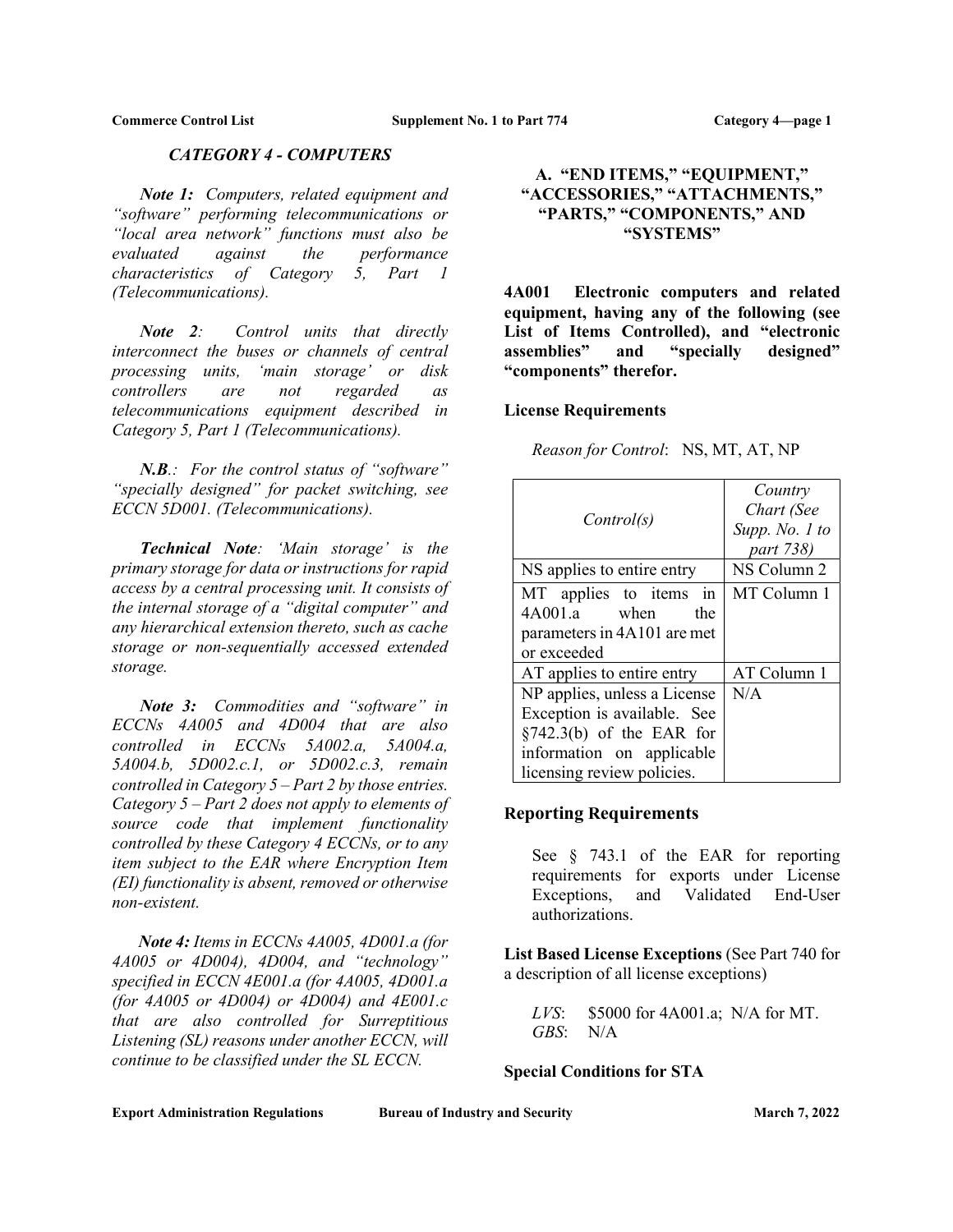STA: License Exception STA may not be used to ship any commodity in 4A001.a.2 to any of the destinations listed in Country Group A:6 (See Supplement No.1 to part 740 of the EAR).

## List of Items Controlled

Related Controls: See also 4A101 and 4A994. Equipment designed or rated for transient ionizing radiation is "subject to the ITAR" (see 22 CFR parts 120 through 130). Related Definitions: For the purposes of integrated circuits in  $4A001.a.2$ ,  $5 \times 10^3$  $Gy(Si) = 5 \times 10^5$  Rads (Si);  $5 \times 10^6$  Gy (Si)/s  $= 5 \times 10^8$  Rads (Si)/s. Items:

a. "Specially designed" to have any of the following:

 a.1. Rated for operation at an ambient temperature below 228 K (-45˚C) or above 358 K  $(85^{\circ}C)$ ; or

Note:  $4A001.a.1$  does not apply to computers "specially designed" for civil automobile, railway train or "civil aircraft" applications.

 a.2. Radiation hardened to exceed any of the following specifications:

a.2.a. A total dose of  $5 \times 10^3$  Gy (Si);

a.2.b. A dose rate upset of  $5 \times 10^6$  Gy  $(Si)/s$ ; *or* 

 a.2.c. Single Event Upset of 1 x 10-8 Error/bit/day;

Note:  $4A001.a.2$  does not apply to computers "specially designed" for "civil aircraft" applications.

b. [Reserved]

4A003 "Digital computers", "electronic assemblies", and related equipment therefor, as follows (see List of Items Controlled) and "specially designed" "components" therefor.

## License Requirements

Reason for Control: NS, CC, AT

|                                                | Country Chart (See  |
|------------------------------------------------|---------------------|
| Control(s)                                     | Supp. No. 1 to part |
|                                                | 738)                |
| NS applies to 4A003.b and .c   NS Column 1     |                     |
| NS applies to 4A003.e and $g \mid NS$ Column 2 |                     |
| CC applies to "digital CC Column 1             |                     |
| computers" for computerized                    |                     |
| finger-print equipment                         |                     |
| AT applies to entire entry AT Column 1         |                     |
| (refer to 4A994 for controls on                |                     |
| "digital computers" with a                     |                     |
| $APP > 0.0128$ but $\leq 29$ WT)               |                     |

 Note: For all destinations, except those countries in Country Group E:1 or E:2 of Supplement No. 1 to part 740 of the EAR, no license is required (NLR) for computers with an "Adjusted Peak Performance" ("APP") not exceeding 29 Weighted TeraFLOPS (WT) and for "electronic assemblies" described in 4A003.c that are not capable of exceeding an "Adjusted Peak Performance" ("APP") exceeding 29 Weighted TeraFLOPS (WT) in aggregation, except certain transfers as set forth in § 746.3 (Iraq).

#### Reporting Requirements

Special Post Shipment Verification reporting and recordkeeping requirements for exports of computers to destinations in Computer Tier 3 may be found in §743.2 of the EAR.

List Based License Exceptions (See Part 740 for a description of all license exceptions)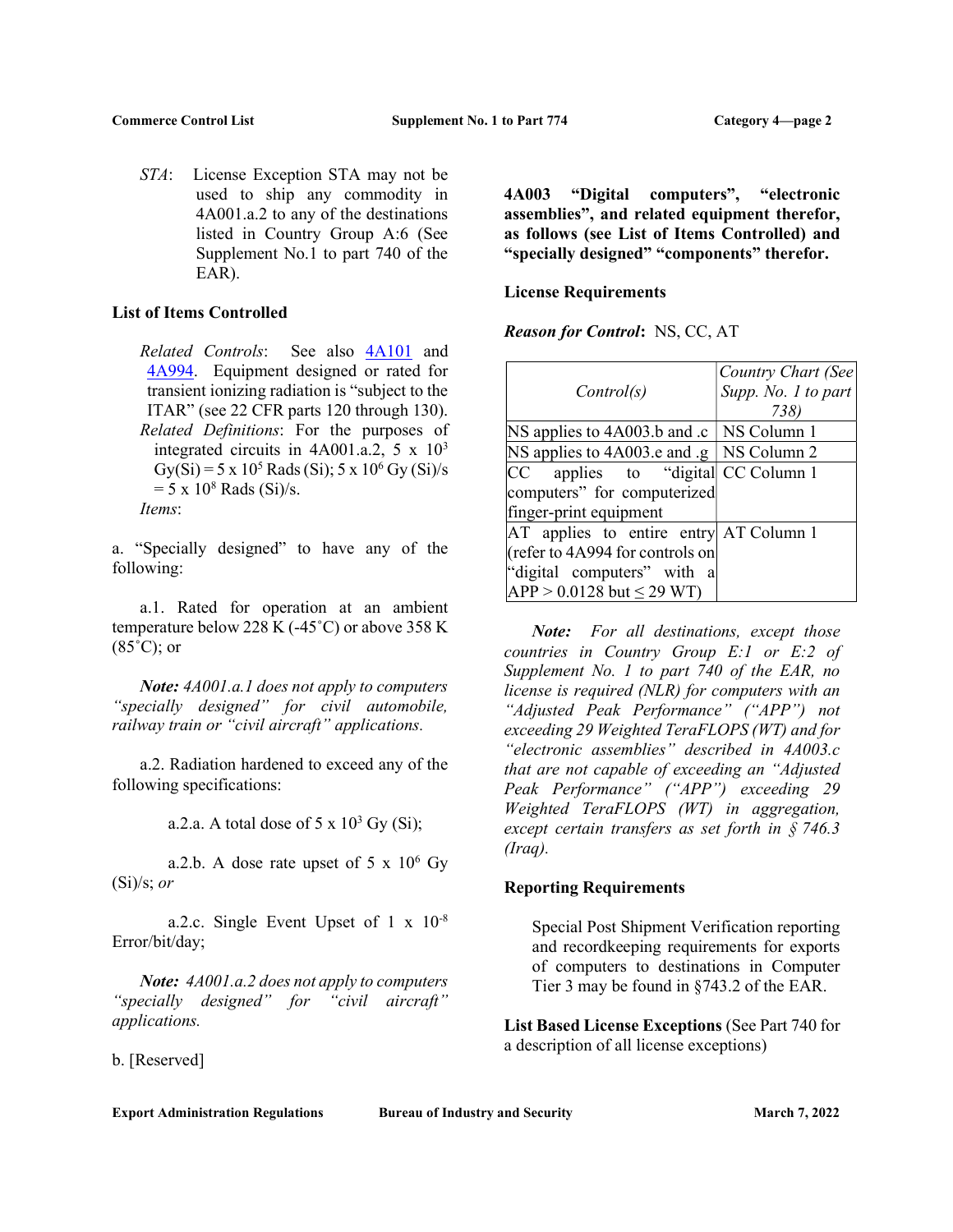- LVS: \$5000; N/A for 4A003.b and .c.
- GBS: Yes, for 4A003.g and "specially designed" "parts" and "components" therefor, exported separately or as part of a system.
- APP: Yes, for computers controlled by 4A003.b, and "electronic assemblies" controlled by 4A003.c, to the exclusion of other technical parameters. See §740.7 of the EAR.

#### List of Items Controlled

Related Controls: See also 4A994 and 4A980 Related Definitions: N/A Items:

Note 1: 4A003 includes the following:

 - 'Vector processors' (as defined in Note 7 of the "Technical Note on "Adjusted Peak Performance" ("APP")");

- Array processors;

- Digital signal processors;

- Logic processors;

 - Equipment designed for "image enhancement."

Note 2: The control status of the "digital" computers" and related equipment described in 4A003 is determined by the control status of other equipment or systems provided:

 a. The "digital computers" or related equipment are essential for the operation of the other equipment or systems;

 b. The "digital computers" or related equipment are not a "principal element" of the other equipment or systems; and

N.B. 1: The control status of "signal" processing" or "image enhancement" equipment

"specially designed" for other equipment with functions limited to those required for the other equipment is determined by the control status of the other equipment even if it exceeds the "principal element" criterion.

N.B. 2: For the control status of "digital computers" or related equipment for telecommunications equipment, see Category 5, Part 1 (Telecommunications).

 c. The "technology" for the "digital computers" and related equipment is determined by 4E.

a. [Reserved]

b. "Digital computers" having an "Adjusted Peak Performance" ("APP") exceeding 29 Weighted TeraFLOPS (WT);

c. "Electronic assemblies" "specially designed" or modified to be capable of enhancing performance by aggregation of processors so that the "APP" of the aggregation exceeds the limit in 4A003.b.;

Note 1:  $4A003.c$  applies only to "electronic" assemblies" and programmable interconnections not exceeding the limit in 4A003.b when shipped as unintegrated "electronic assemblies."

 Note 2: 4A003.c does not control "electronic assemblies" "specially designed" for a product or family of products whose maximum configuration does not exceed the limit of 4A003.b.

d. to f. [Reserved]

 N.B.: For "electronic assemblies," modules or equipment, performing analog-todigital conversions, see 3A002.h.

g. Equipment "specially designed" for aggregating the performance of "digital computers" by providing external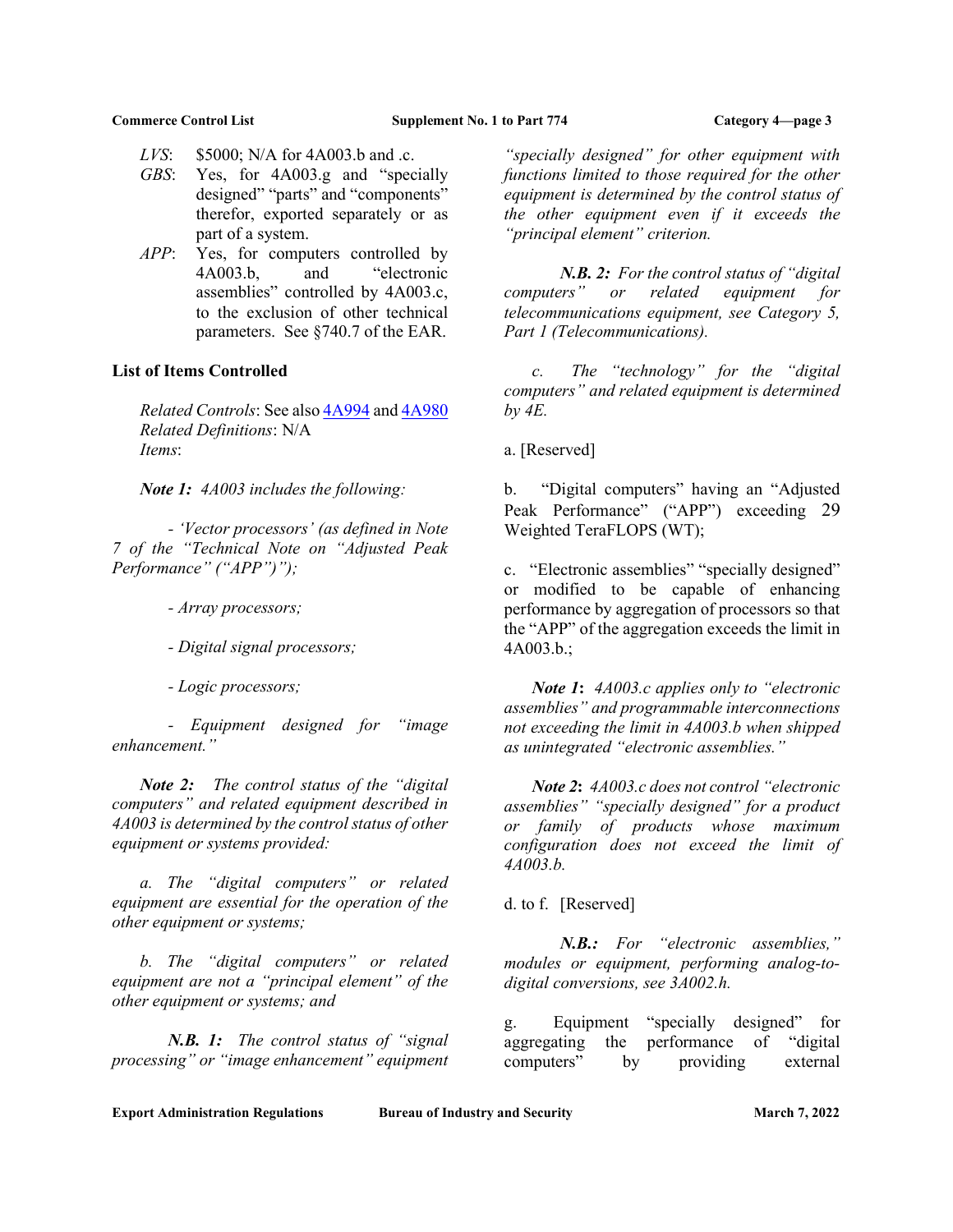interconnections which allow communications at unidirectonal data rates exceeding 2.0 Gbyte/s per link.

Note: 4A003.g does not control internal interconnection equipment (e.g., backplanes, buses) passive interconnection equipment, "network access controllers" or "communication channel controllers".

4A004 Computers as follows (see List of Items Controlled) and "specially designed" related equipment, "electronic assemblies" and "components" therefor.

#### License Requirements

Reason for Control: NS, AT

| Control(s)<br>NS applies to entire entry | Country Chart<br>(See Supp. No.<br>$1$ to part 738)<br>NS Column 2 |
|------------------------------------------|--------------------------------------------------------------------|
| AT applies to entire entry               | AT Column 1                                                        |

List Based License Exceptions (See Part 740 for a description of all license exceptions)

 $LVS:$  \$5000 GBS: N/A

## List of Items Controlled

Related Controls: N/A Related Definitions: N/A Items:

- a. 'Systolic array computers';
- b. 'Neural computers';

c. 'Optical computers'.

Technical Notes:

Export Administration Regulations Bureau of Industry and Security March 7, 2022

1. 'Systolic array computers' are computers where the flow and modification of the data is dynamically controllable at the logic gate level by the user.

 2. 'Neural computers' are computational devices designed or modified to mimic the behaviour of a neuron or a collection of neurons, i.e., computational devices which are distinguished by their hardware capability to modulate the weights and numbers of the interconnections of a multiplicity of computational components based on previous data.

 3. 'Optical computers' are computers designed or modified to use light to represent data and whose computational logic elements are based on directly coupled optical devices.

4A005 "Systems," "equipment," and "components" therefor, "specially designed" or modified for the generation, command and control, or delivery of "intrusion software".

## License Requirements

Reason for Control: NS, AT

| $\lfloor Control(s)\rfloor$            | Country Chart (See<br>Supp. No. 1 to part<br>$ 738\rangle$ |
|----------------------------------------|------------------------------------------------------------|
| NS applies to entire entry NS Column 1 |                                                            |
| AT applies to entire entry AT Column 1 |                                                            |

## Reporting Requirements

See  $\frac{1}{2}$  743.1 of the EAR for reporting requirements for exports under License Exceptions, and Validated End-User authorizations.

List Based License Exceptions (See Part 740 for a description of all license exceptions)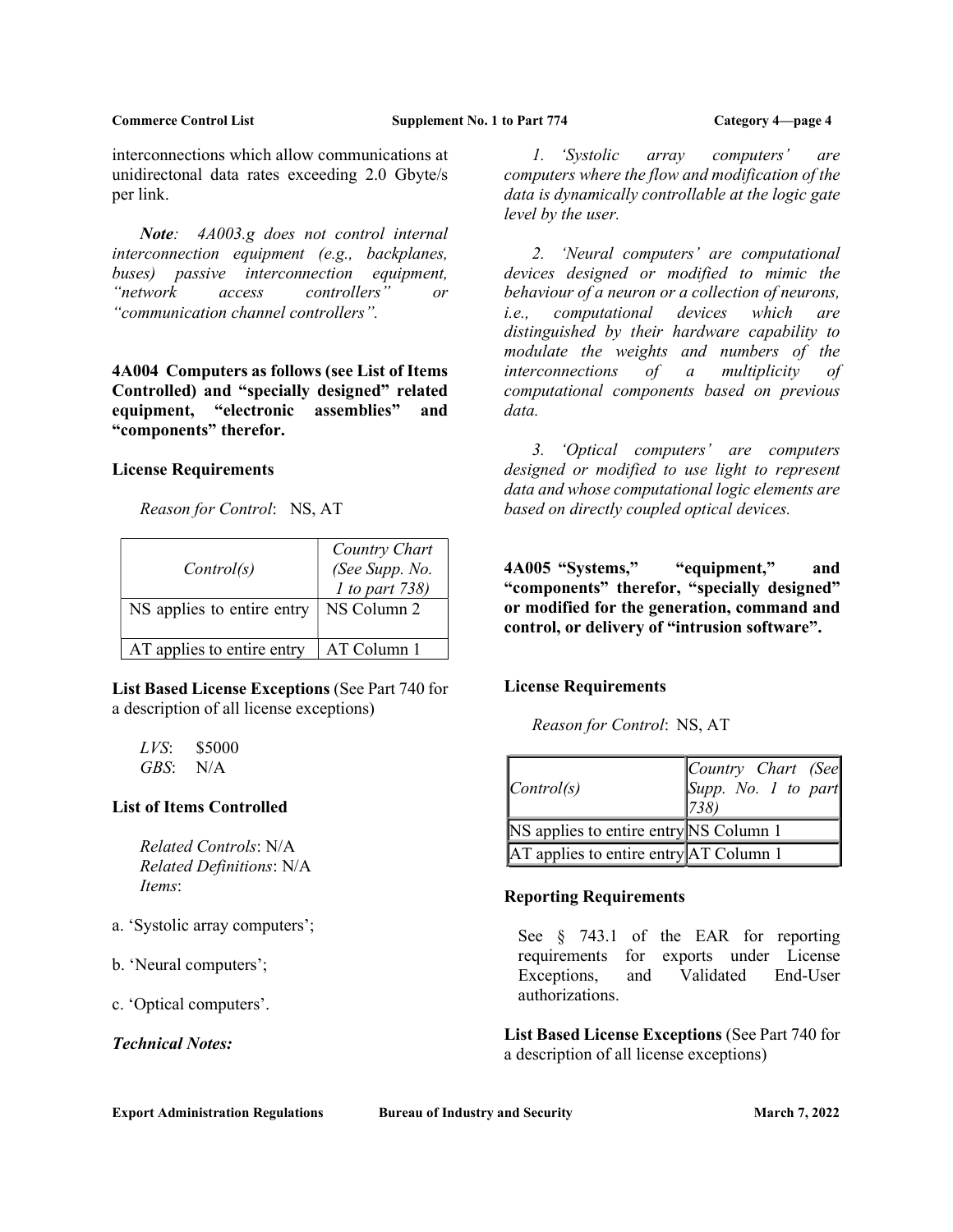- LVS: N/A
- GBS: N/A
- $APP: N/A$
- ACE: Yes, except to Country Group E:1 or E:2. See §740.22 of the EAR for eligibility criteria.

## Special Conditions for STA

STA: License Exception STA may not be used to ship items specified by ECCN 4A005.

## List of Items Controlled

Related Controls: Defense articles described in USML Category XI(b), and software directly related to a defense article, are "subject to the ITAR"; see  $\S 120.10(a)(4)$ . Related Definitions: N/A Items:

The list of items controlled is contained in the ECCN heading.

4A101 Analog computers, "digital computers" or digital differential analyzers, other than those controlled by 4A001 designed or modified for use in "missiles", having any of the following (see List of Items Controlled).

## License Requirements

Reason for Control: MT, AT

| Control(s)                             | Country Chart<br>(See Supp. No. 1<br>to part $738$ ) |
|----------------------------------------|------------------------------------------------------|
| applies to entire   MT Column 1<br>MT. |                                                      |
| entry                                  |                                                      |
| AT applies to entire entry             | AT Column 1                                          |

List Based License Exceptions (See Part 740 for a description of all license exceptions)

LVS: N/A

#### Export Administration Regulations Bureau of Industry and Security March 7, 2022

GBS: N/A

## List of Items Controlled

Related Controls: N/A Related Definitions: N/A Items:

a. Rated for continuous operation at temperatures from below 228 K  $(-45^{\circ} \text{ C})$  to above 328 K  $(+55°C)$ ; or

b. Designed as ruggedized or 'radiation hardened'.

Note: 'Radiation hardened' means that the "part," "component" or equipment is designed or rated to withstand radiation levels which meet or exceed a total irradiation dose of 5 X 10<sup>5</sup> rads  $(S_i)$ .

4A102 "Hybrid computers" "specially designed" for modelling, simulation or design integration of "missiles" or their subsystems. (These items are "subject to the ITAR" See 22 CFR parts 120 through 130.)

4A611 Computers, and "parts," "components," "accessories," and "attachments" "specially designed" therefor, "specially designed" for a military application that are not enumerated in any USML category are controlled by ECCN 3A611.

4A980 Computers for fingerprint equipment, n.e.s.

## License Requirements

Reason for Control: CC, AT

| Control(s) | Country Chart                       |
|------------|-------------------------------------|
|            | (See Supp. No. 1<br>to part $738$ ) |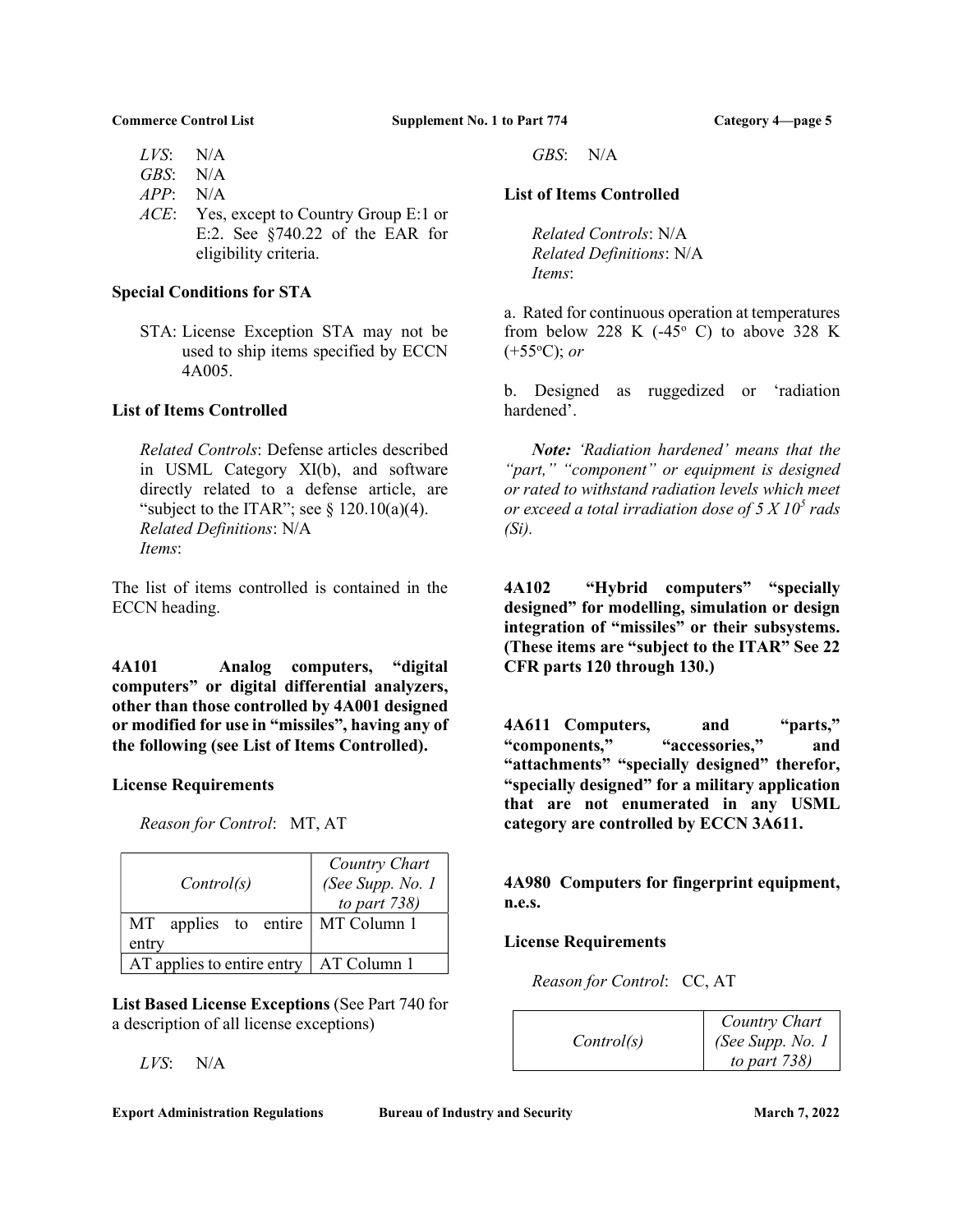| $CC$ applies to entire entry $\vert CC$ Column 1 |  |
|--------------------------------------------------|--|
| $AT$ applies to entire entry $AT$ Column 1       |  |

List Based License Exceptions (See Part 740 for a description of all license exceptions)

LVS: N/A GBS: N/A

#### List of Items Controlled

Related Controls: N/A Related Definitions: N/A Items:

The list of items controlled is contained in the ECCN heading.

 Note: 4A980 does not control equipment limited to one finger and designed for user authentication or access control.

4A994 Computers, "electronic assemblies" and related equipment, not controlled by 4A001 or 4A003, and "specially designed" "parts" and "components" therefor (see List of Items Controlled).

## License Requirements

Reason for Control: AT

| Control(s)                 | Country Chart<br>(See Supp. No. 1<br>to part $738$ ) |
|----------------------------|------------------------------------------------------|
| AT applies to entire entry | AT Column 1                                          |

List Based License Exceptions (See Part 740 for a description of all license exceptions)

LVS: N/A GBS: N/A

## List of Items Controlled

Related Controls: N/A Related Definitions: N/A Items:

Note 1: The control status of the "digital" computers" and related equipment described in 4A994 is determined by the control status of other equipment or systems provided:

 a. The "digital computers" or related equipment are essential for the operation of the other equipment or systems;

 b. The "digital computers" or related equipment are not a "principal element" of the other equipment or systems; and

N.B. 1: The control status of "signal" processing" or "image enhancement" equipment "specially designed" for other equipment with functions limited to those required for the other equipment is determined by the control status of the other equipment even if it exceeds the "principal element" criterion.

N.B. 2: For the control status of "digital" computers" or related equipment for telecommunications equipment, see Category 5, Part 1 (Telecommunications).

 c. The "technology" for the "digital computers" and related equipment is determined by 4E.

a. Electronic computers and related equipment, and "electronic assemblies" and "specially designed" "parts" and "components" therefor, rated for operation at an ambient temperature above 343 K (70°C);

b. "Digital computers", including equipment of "signal processing" or image enhancement", having an "Adjusted Peak Performance" ("APP") equal to or greater than 0.0128 Weighted TeraFLOPS (WT);

c. "Electronic assemblies" that are "specially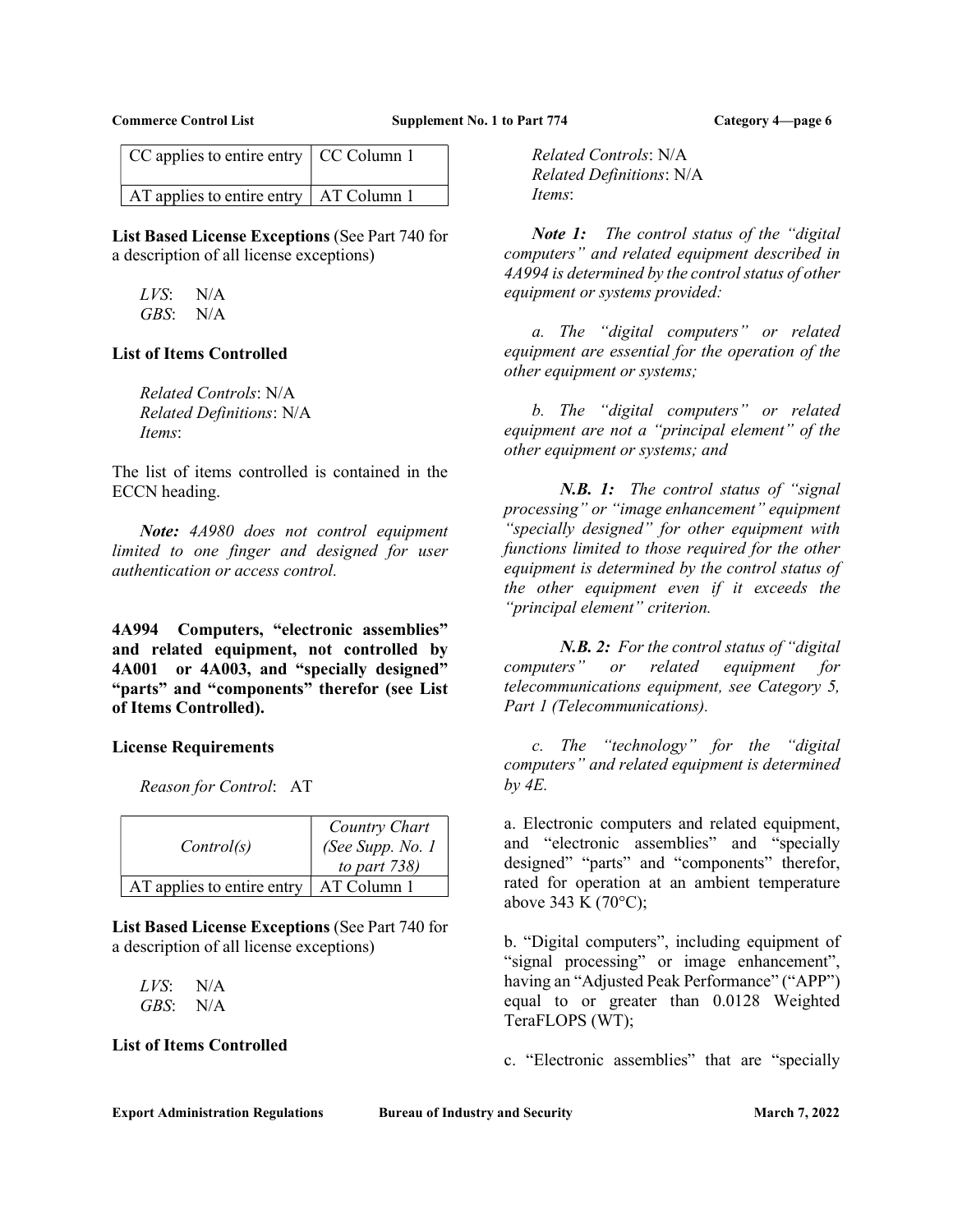designed" or modified to enhance performance by aggregation of processors, as follows:

 c.1. Designed to be capable of aggregation in configurations of 16 or more processors;

c.2. [Reserved];

Note 1: 4A994.c applies only to "electronic" assemblies" and programmable interconnections with a "APP" not exceeding the limits in 4A994.b, when shipped as unintegrated "electronic assemblies". It does not apply to "electronic assemblies" inherently limited by nature of their design for use as related equipment controlled by 4A994.k.

Note 2: 4A994.c does not control any "electronic assembly" "specially designed" for a product or family of products whose maximum configuration does not exceed the limits of 4A994.b.

d. [Reserved];

e. [Reserved];

f. Equipment for "signal processing" or "image enhancement" having an "Adjusted Peak Performance" ("APP") equal to or greater than 0.0128 Weighted TeraFLOPS WT;

g. [Reserved];

h. [Reserved];

i. Equipment containing "terminal interface equipment" exceeding the limits in 5A991;

j. Equipment "specially designed" to provide external interconnection of "digital computers" or associated equipment that allows communications at data rates exceeding 80 Mbyte/s.

Note: 4A994.j does not control internal interconnection equipment (e.g., backplanes,

buses) passive interconnection equipment, "network access controllers" or "communication channel controllers".

k. "Hybrid computers" and "electronic assemblies" and "specially designed" "parts" and "components" therefor containing analog-todigital converters having all of the following characteristics:

k.1. 32 channels or more; and

 k.2. A resolution of 14 bit (plus sign bit) or more with a conversion rate of 200,000 conversions/s or more.

## B. TEST, INSPECTION AND "PRODUCTION EQUIPMENT"

[Reserved]

# C. "MATERIALS"

[Reserved]

# D. "SOFTWARE"

Note: The control status of "software" for equipment described in other Categories is dealt with in the appropriate Category.

# 4D001 "Software" as follows (see List of Items Controlled).

## License Requirements

Reason for Control: NS, CC, AT

| Control(s)                 | Country Chart<br>(See Supp. No. $1$ )<br>to part $738$ ) |
|----------------------------|----------------------------------------------------------|
| NS applies to entire entry | NS Column 1                                              |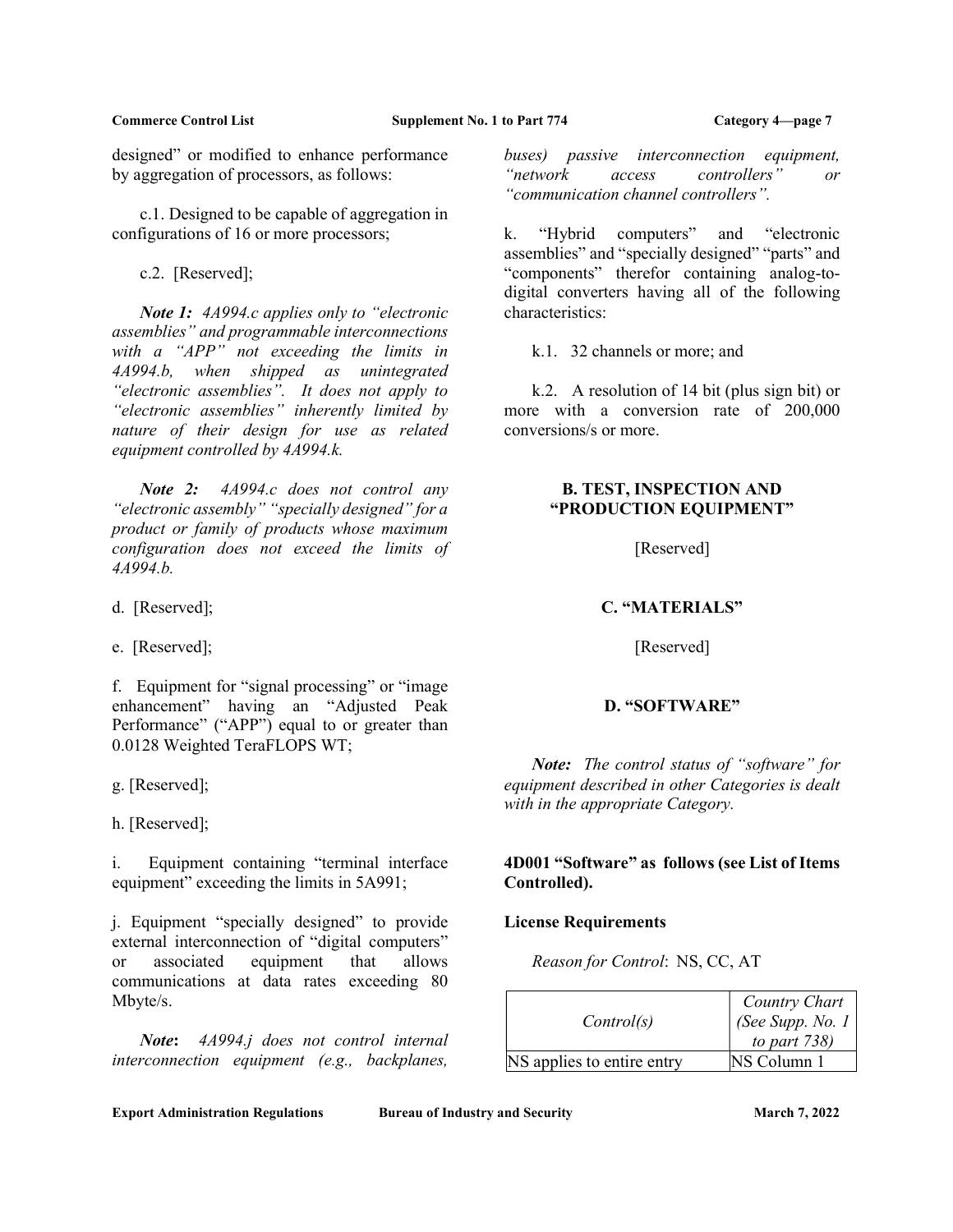| CC applies to "software" for                                           |             |
|------------------------------------------------------------------------|-------------|
|                                                                        |             |
| computerized finger-print<br>equipment controlled by 4A003 CC Column 1 |             |
| for CC reasons                                                         |             |
| AT applies to entire entry                                             | AT Column 1 |

# Reporting Requirements

See § 743.1 of the EAR for reporting requirements for exports under License Exceptions, and Validated End-User authorizations.

List Based License Exceptions (See Part 740 for a description of all license exceptions)

TSR: Yes, except for "software" for the "development" or "production" of the following:

> (1) Commodities with an "Adjusted Peak Performance" ("APP") exceeding 29 WT; or

> (2) Commodities controlled by 4A005 or "software" controlled by 4D004.

- APP: Yes to specific countries (see §740.7) of the EAR for eligibility criteria)
- ACE: Yes for 4D001.a (for the "development", "production" or "use" of equipment or "software" specified in ECCN 4A005 or 4D004), except to Country Group E:1 or E:2. See §740.22 of the EAR for eligibility criteria.

# Special Conditions for STA

STA: License Exception STA may not be used to ship or transmit "software" "specially designed" or modified for the "development" or "production" of equipment specified by ECCN 4A001.a.2 or

for the "development" or "production" of "digital computers" having an 'Adjusted Peak Performance' ('APP') exceeding 29 Weighted TeraFLOPS (WT) to any of the destinations listed in Country Group A:6 (See Supplement No.1 to part 740 of the EAR); and may not be used to ship or transmit "software" specified in 4D001.a "specially designed" for the "development" or "production" of equipment specified by ECCN 4A005 to any of the destinations listed in Country Group A:5 or A:6.

# List of Items Controlled

Related Controls: N/A Related Definitions: N/A Items:

a. "Software" "specially designed" or modified for the "development" or "production", of equipment or "software" controlled by 4A001, 4A003, 4A004, 4A005 or 4D (except 4D980, 4D993 or 4D994).

b. "Software", other than that controlled by 4D001.a, "specially designed" or modified for the "development" or "production" of equipment as follows:

 b.1. "Digital computers" having an "Adjusted Peak Performance" ("APP") exceeding 15 Weighted TeraFLOPS (WT);

b.2. "Electronic assemblies" "specially<br>designed" or modified for enhancing or modified for enhancing performance by aggregation of processors so that the "APP" of the aggregation exceeds the limit in 4D001.b.1.

4D004 "Software" "specially designed" or modified for the generation, command and control, or delivery of "intrusion software."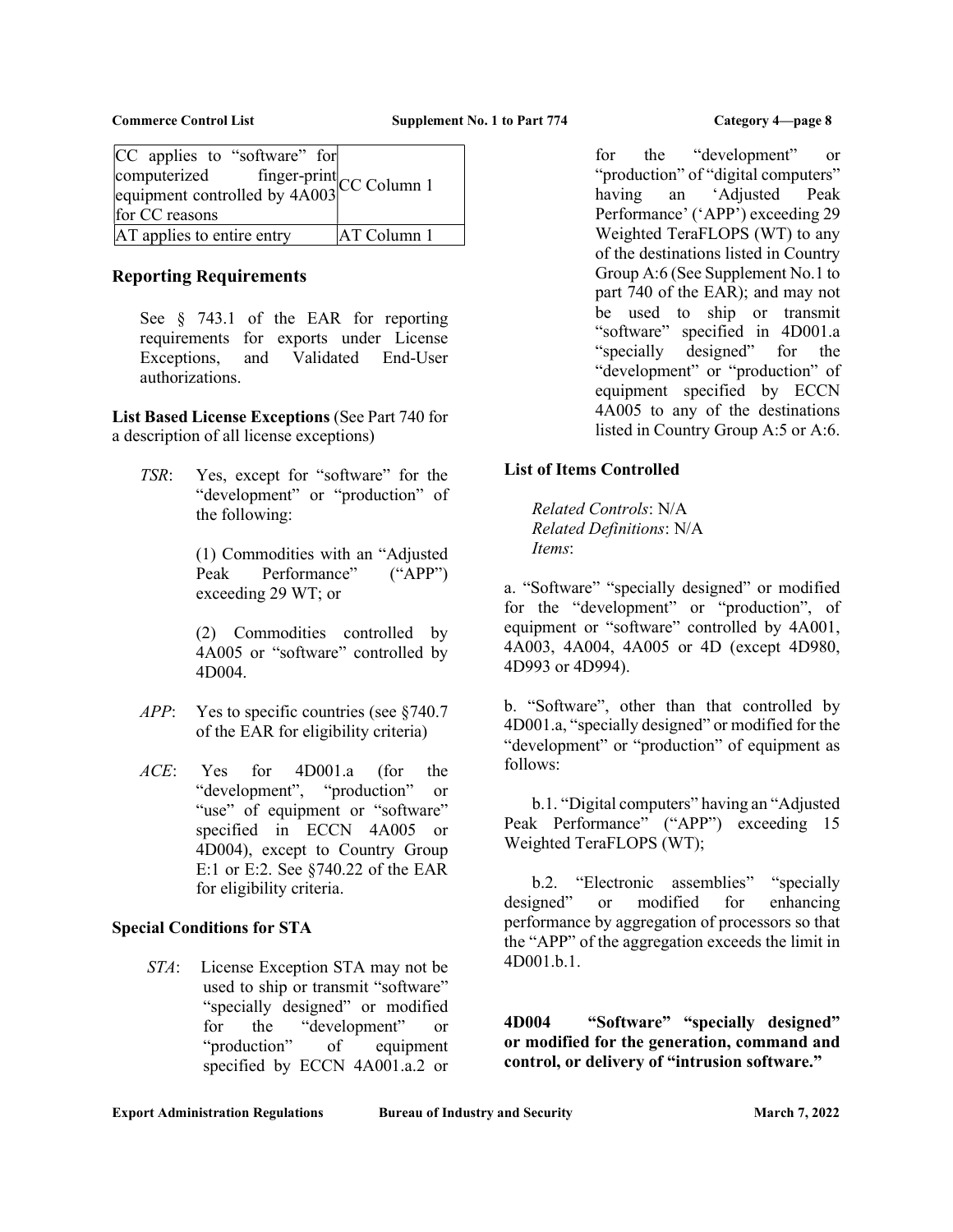#### License Requirements

Reason for Control: NS, AT

| $\vert Control(s)$         | $\sqrt{\frac{1}{2}}$<br>Chart<br>$[See \; Supp. \; No. \; 1]$<br>to part $738$ ) |
|----------------------------|----------------------------------------------------------------------------------|
| NS applies to entire entry | NS Column 1                                                                      |
| AT applies to entire entry | <b>AT Column 1</b>                                                               |

List Based License Exceptions (See Part 740 for a description of all license exceptions)

- TSR: N/A
- APP: N/A
- ACE: Yes, except to Country Group E:1 or E:2. See §740.22 of the EAR for eligibility criteria.

## Special Conditions for STA

STA: License Exception STA may not be used to ship or transmit "software" specified by ECCN 4D004.

## List of Items Controlled

Related Controls: Software described in USML Category XI(b), and software directly related to a defense article, is "subject to the ITAR"; see  $\S$  120.10(a)(4). Related Definitions: N/A Items:

The list of items controlled is contained in the ECCN heading.

Note: 4D004 does not apply to "software" specially designed and limited to provide "software" updates or upgrades meeting all the following:

a. The update or upgrade operates only with the authorization of the owner or administrator of the system receiving it; and

b. After the update or upgrade, the "software" updated or upgraded is not any of the following:

- 1. "Software" specified by 4D004; or
- 2. "Intrusion software."

4D980 "Software" "specially designed" for the "development," "production" or "use" of commodities controlled by 4A980.

## License Requirements

Reason for Control: CC, AT

|       | Control(s) |  | Country Chart<br>(See Supp. No. 1<br>to part $738$ ) |
|-------|------------|--|------------------------------------------------------|
|       |            |  | $CC$ applies to entire $\vert$ CC Column 1           |
| entry |            |  |                                                      |
| AT    |            |  | applies to entire   AT Column 1                      |
|       |            |  |                                                      |

List Based License Exceptions (See Part 740 for a description of all license exceptions)

TSR: N/A

# List of Items Controlled

Related Controls: N/A Related Definitions: N/A Items:

The list of items controlled is contained in the ECCN heading.

4D993 "Program" proof and validation "software," "software" allowing the automatic generation of "source codes," and operating system "software" that are "specially designed" for "real-time processing" equipment (see List of Items Controlled). License Requirements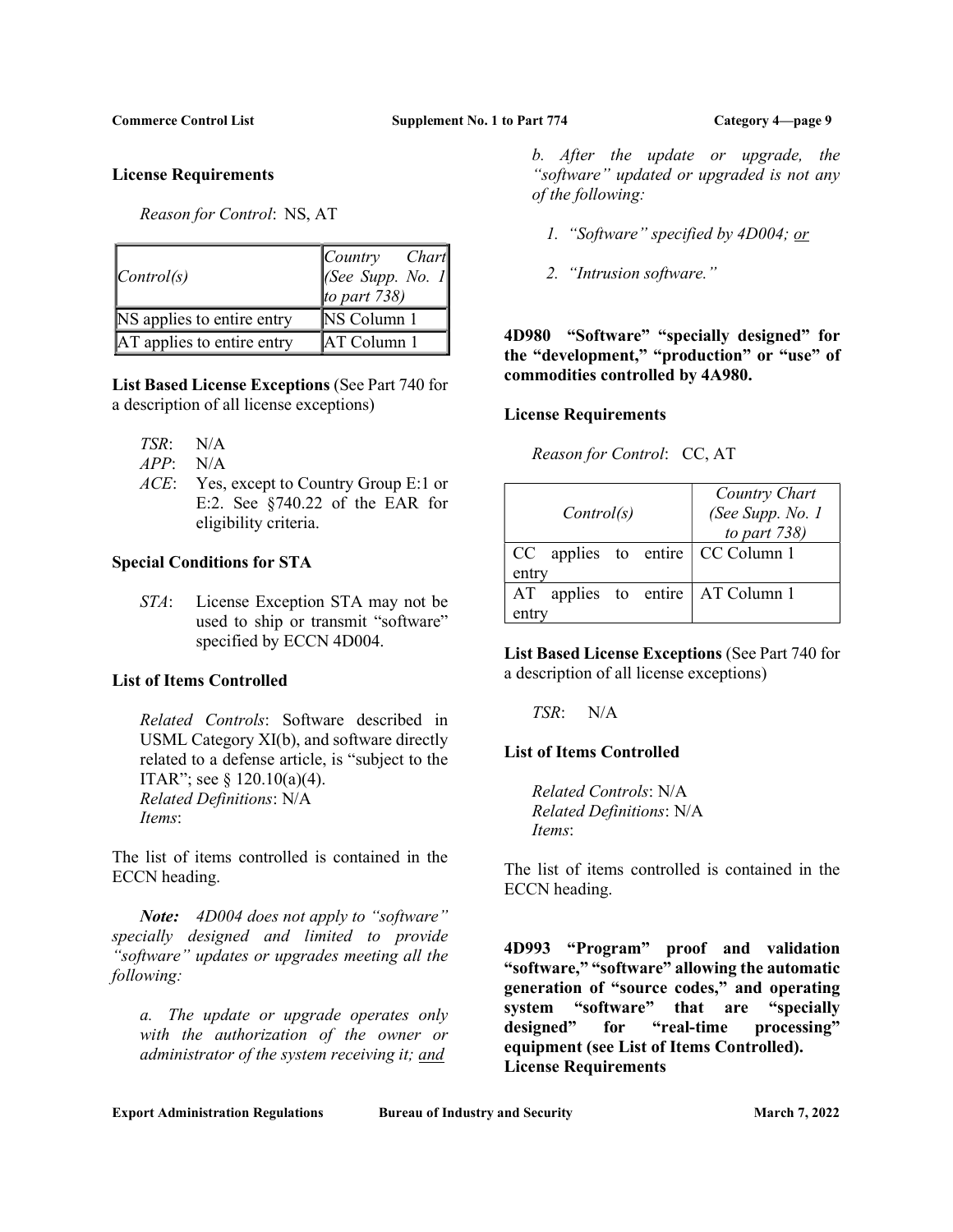Reason for Control: AT

|       | Control(s) |  |  | Country Chart<br>(See Supp. No. 1<br>to part $738$ ) |
|-------|------------|--|--|------------------------------------------------------|
| AT    |            |  |  | applies to entire   AT Column 1                      |
| entry |            |  |  |                                                      |

List Based License Exceptions (See Part 740 for a description of all license exceptions)

TSR: N/A

# List of Items Controlled

## Related Controls: N/A

Related Definitions: "Global interrupt latency time" is the time taken by the computer system to recognize an interrupt due to the event, service the interrupt and perform a context switch to an alternate memory-resident task waiting on the interrupt.

Items:

a. "Program" proof and validation "software" using mathematical and analytical techniques and designed or modified for "programs" having more than 500,000 "source code" instructions;

b. "Software" allowing the automatic generation of "source codes" from data acquired on line from external sensors described in the Commerce Control List; or

c. Operating system "software" "specially designed" for "real-time processing" equipment that guarantees a "global interrupt latency time" of less than 20 microseconds.

4D994 "Software" other than that controlled in 4D001 "specially designed" or modified for the "development", "production", or "use" of equipment controlled by 4A101, 4A994.

## License Requirements

Reason for Control: AT

|       | Control(s) |  |  | Country Chart<br>(See Supp. No. 1<br>to part $738$ ) |
|-------|------------|--|--|------------------------------------------------------|
| AT    |            |  |  | applies to entire   AT Column 1                      |
| entry |            |  |  |                                                      |

List Based License Exceptions (See Part 740 for a description of all license exceptions)

TSR: N/A

# List of Items Controlled

Related Controls: N/A Related Definitions: N/A Items:

The list of items controlled is contained in the ECCN heading.

# E. "TECHNOLOGY"

4E001 "Technology" as follows (see List of Items Controlled).

## License Requirements

Reason for Control: NS, MT, CC, AT

| Control(s)                                                                                                                   | Country Chart<br>(See Supp. No. 1 |
|------------------------------------------------------------------------------------------------------------------------------|-----------------------------------|
|                                                                                                                              | to part $738$ )                   |
| NS applies to entire entry                                                                                                   | NS Column 1.                      |
| MT applies to "technology"<br>for items controlled<br>by<br>4A001.a and 4A101 for MT<br>reasons                              | MT Column 1.                      |
| CC applies to "software" for CC Column 1.<br>computerized finger-print<br>equipment controlled<br>bv<br>4A003 for CC reasons |                                   |
| AT applies to entire entry                                                                                                   | AT Column 1.                      |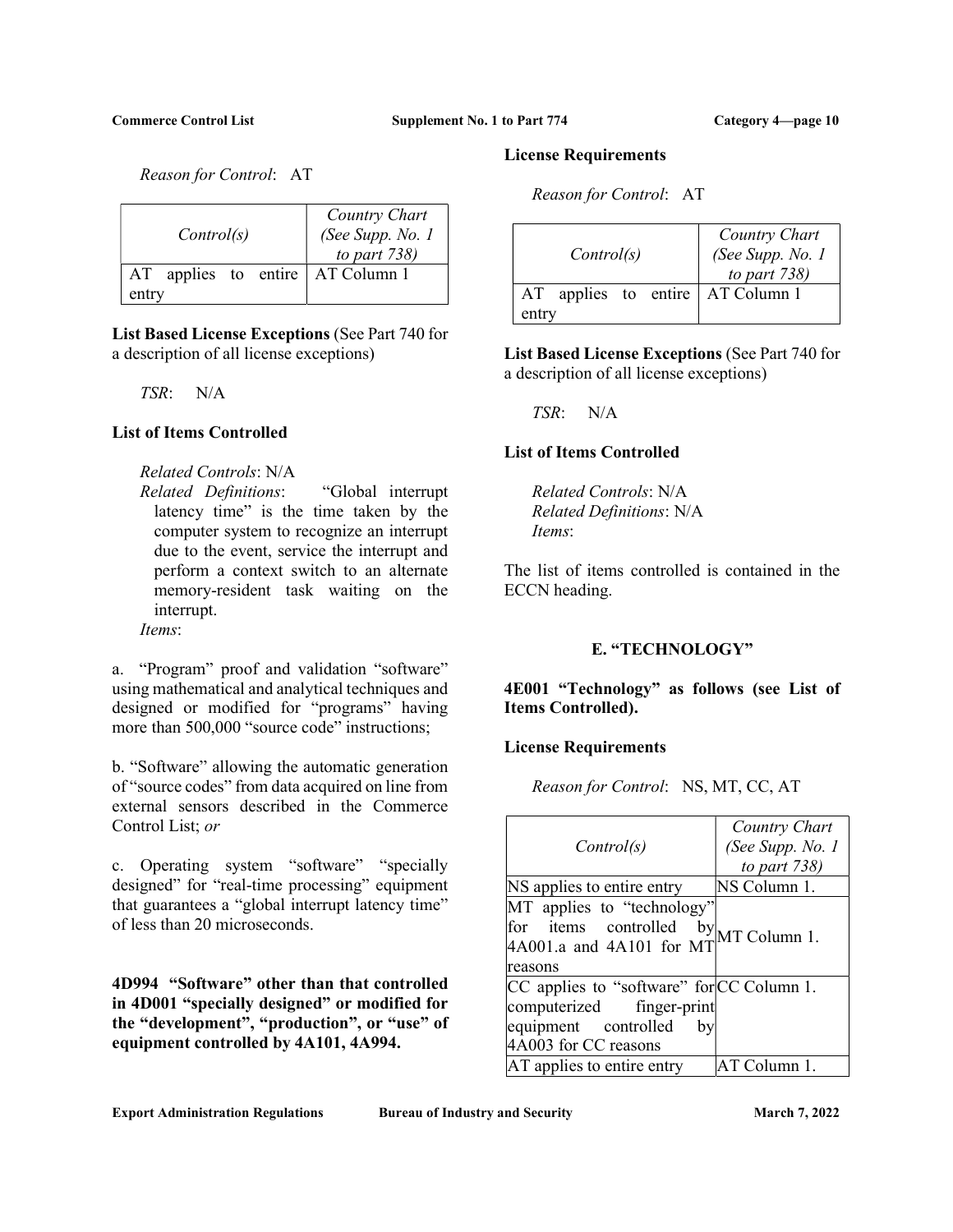## Reporting Requirements

See § 743.1 of the EAR for reporting requirements for exports under License Exceptions, and Validated End-User authorizations.

List Based License Exceptions (See Part 740 for a description of all license exceptions)

TSR: Yes, except for the following:

(1) "Technology" for the "development" or "production" of commodities with an "Adjusted Peak Performance" ("APP") exceeding 29 WT or for the "development" or "production" of commodities controlled by 4A005 or "software" controlled by 4D004; or

(2) "Technology" for the "development" of "intrusion software".

- APP: Yes to specific countries (see §740.7) of the EAR for eligibility criteria).
- ACE: Yes for 4E001.a (for the "development", "production" or "use" of equipment or "software" specified in ECCN 4A005 or 4D004) and for 4E001.c, except to Country Group E:1 or E:2. See §740.22 of the EAR for eligibility criteria.

# Special Conditions for STA

STA: License Exception STA may not be used to ship or transmit "technology" according to the General Technology Note for the "development" or "production" of any of the following equipment or "software": a. Equipment specified by ECCN 4A001.a.2; b. "Digital computers" having an 'Adjusted Peak Performance' ('APP') exceeding 29 Weighted TeraFLOPS (WT); or c. "software" specified in the License Exception STA paragraph found in the License Exception section of ECCN 4D001 to any of the destinations listed in Country Group A:6 (See Supplement No. 1 to part 740 of the EAR); and may not be used to ship or transmit "software" specified in 4E001.a (for the "development", "production" or "use" of equipment or "software" specified in ECCN 4A005 or 4D004) and 4E001.c to any of the destinations listed in Country Group A:5 or A:6.

# List of Items Controlled

Related Controls: N/A Related Definitions: N/A Items:

a. "Technology" according to the General Technology Note, for the "development", "production", or "use" of equipment or "software" controlled by 4A (except 4A980 or 4A994) or 4D (except 4D980, 4D993, 4D994).

b. "Technology" according to the General Technology Note, other than that controlled by 4E001.a, for the "development" or "production" of equipment as follows:

 b.1. "Digital computers" having an "Adjusted Peak Performance" ("APP") exceeding 15 Weighted TeraFLOPS (WT);

 b.2. "Electronic assemblies" "specially designed" or modified for enhancing performance by aggregation of processors so that the "APP" of the aggregation exceeds the limit in 4E001.b.1.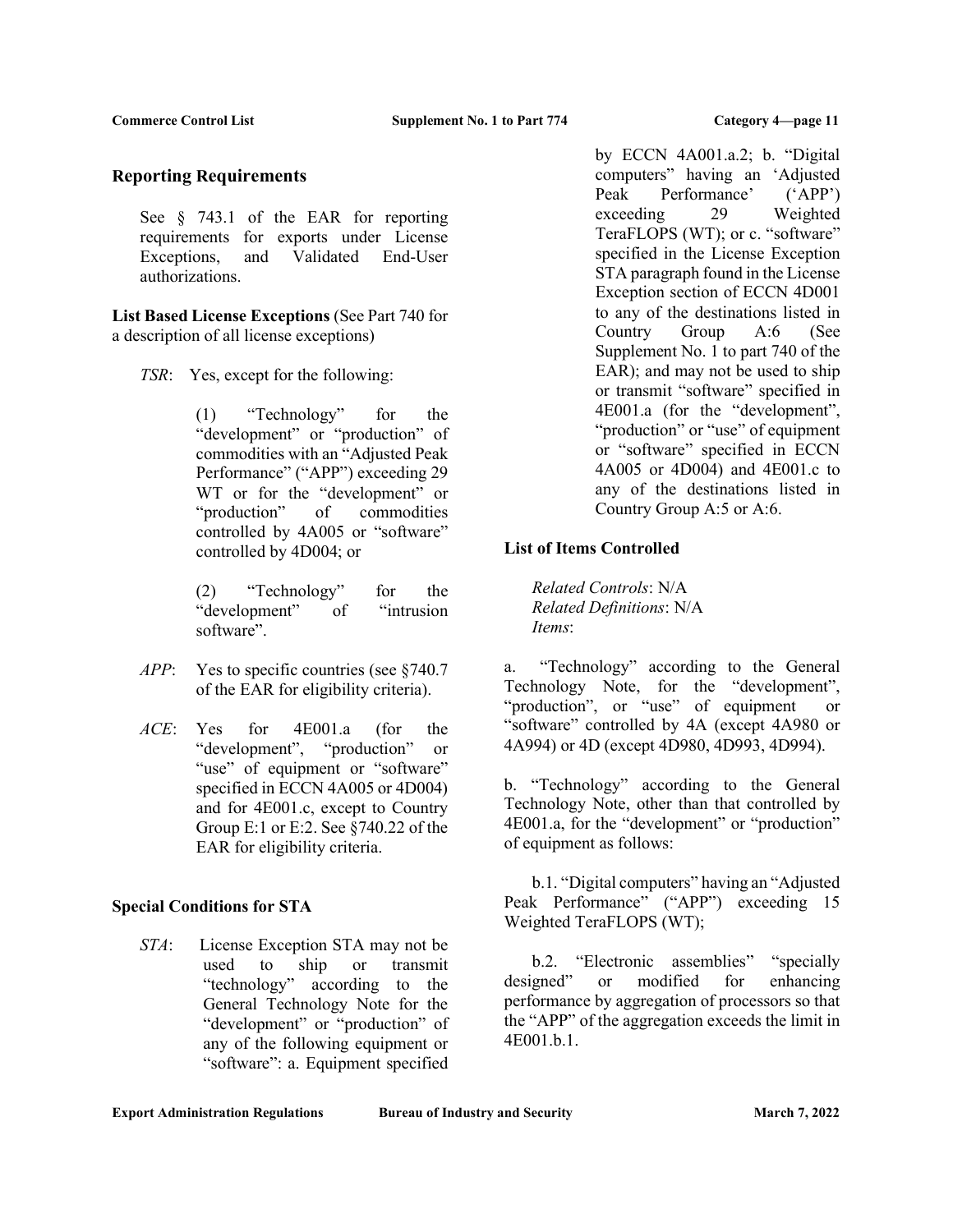c. "Technology" for the "development" of "intrusion software."

Note 1: 4E001.a and 4E001.c do not apply to "vulnerability disclosure" or "cyber incident response".

 Note 2: Note 1 does not diminish national authorities' rights to ascertain compliance with 4E001.a and 4E001.c.

4E980 "Technology" for the "development," "production" or "use" of commodities controlled by 4A980.

#### License Requirements

Reason for Control: CC, AT

|       | Control(s) |  |  | Country Chart<br>(See Supp. No. 1<br>to part $738$ ) |
|-------|------------|--|--|------------------------------------------------------|
|       |            |  |  | $CC$ applies to entire $\vert CC$ Column 1           |
| entry |            |  |  |                                                      |
| AT    |            |  |  | applies to entire $AT$ Column 1                      |
|       |            |  |  |                                                      |

List Based License Exceptions (See Part 740 for a description of all license exceptions)

TSR: N/A

## List of Items Controlled

Related Controls: N/A Related Definitions: N/A Items:

The list of items controlled is contained in the ECCN heading.

4E992 "Technology" other than that controlled in 4E001 for the "development," "production," or "use" of equipment controlled by 4A994, or "software" controlled by 4D993 or 4D994.

#### License Requirements

Reason for Control: AT

| Control(s)                                     | Country Chart<br>(See Supp. No. 1<br>to part $738$ ) |
|------------------------------------------------|------------------------------------------------------|
| applies to entire $AT$ Column 1<br>AT<br>entry |                                                      |

List Based License Exceptions (See Part 740 for a description of all license exceptions)

TSR: N/A

#### List of Items Controlled

Related Controls: N/A Related Definitions: N/A Items:

The list of items controlled is contained in the ECCN heading.

4E993 "Technology" for the "development" or "production" of equipment designed for "multi-data-stream processing."

#### License Requirements

Reason for Control: AT

| Control(s)                            | Country Chart<br>(See Supp. No. 1<br>to part $738$ ) |
|---------------------------------------|------------------------------------------------------|
| applies to entire   AT Column 1<br>AT |                                                      |
| entry                                 |                                                      |

List Based License Exceptions (See Part 740 for a description of all license exceptions)

TSR: N/A

## List of Items Controlled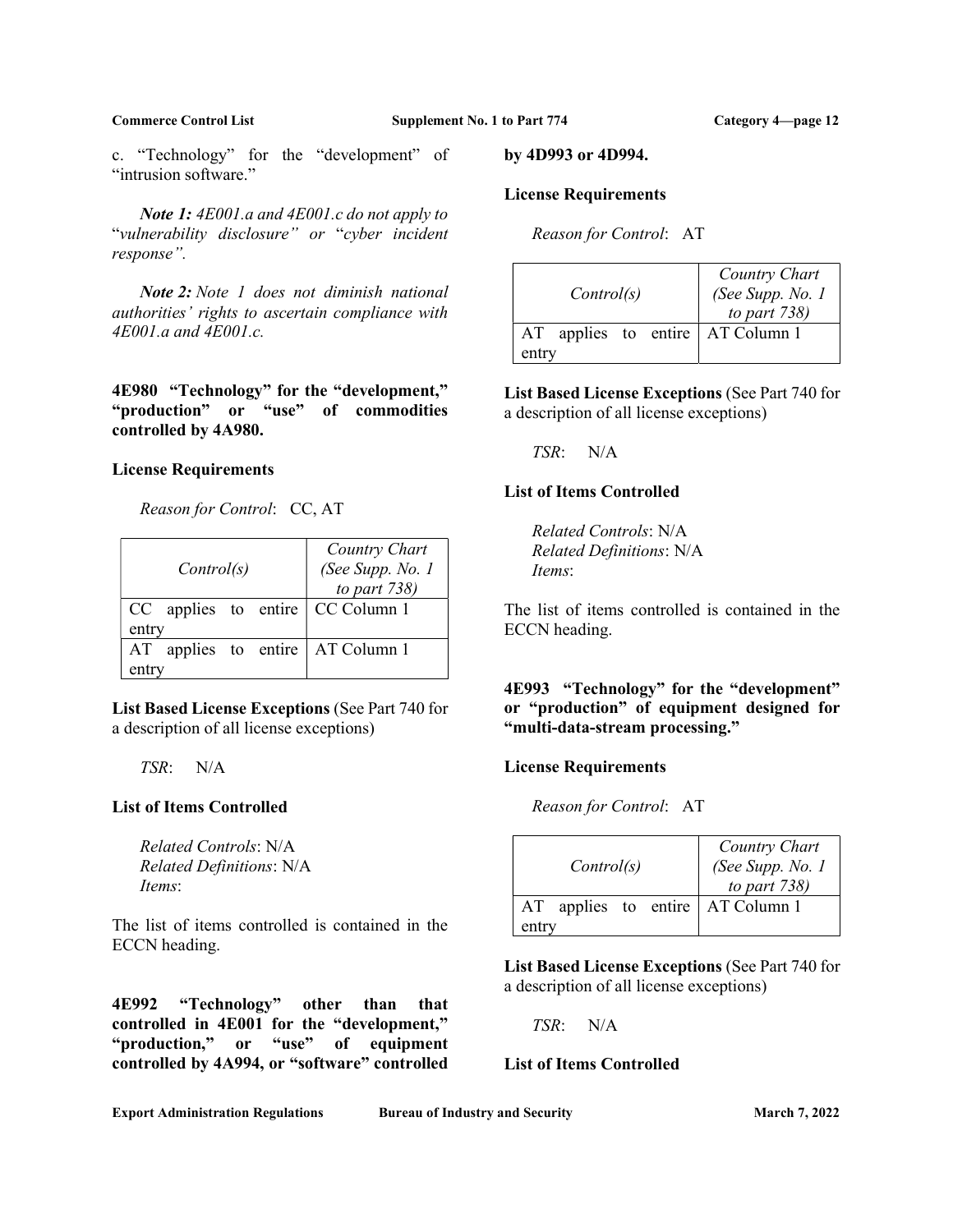--------------

Commerce Control List Supplement No. 1 to Part 774 Category 4—page 13

Related Controls: N/A Related Definitions: N/A Items:

The list of items controlled is contained in the ECCN heading.

EAR99 Items subject to the EAR that are not elsewhere specified in this CCL Category or in any other category in the CCL are designated by the number EAR99.

TECHNICAL NOTE ON "ADJUSTED PEAK PERFORMANCE" ("APP")

"APP" is an adjusted peak rate at which "digital computers" perform 64-bit or larger floating point additions and multiplications.

#### Abbreviations used in this Technical Note

 n number of processors in the "digital computer"

- I processor number (i,....n)
- $t_i$  processor cycle time  $(t_i = 1/F_i)$
- $F_i$  processor frequency
- $R_i$  peak floating point calculating rate
- $W_i$  architecture adjustment factor

 "APP" is expressed in Weighted TeraFLOPS (WT), in units of  $10^{12}$  adjusted floating point operations per second.

#### Outline of "APP" calculation method

1. For each processor i, determine the peak number of 64-bit or larger floating-point operations,  $FPO_i$ , performed per cycle for each processor in the "digital computer".

Note: In determining FPO, include only 64 bit or larger floating point additions or multiplications. All floating point operations

must be expressed in operations per processor cycle; operations requiring multiple cycles may be expressed in fractional results per cycle. For processors not capable of performing calculations on floating-point operands of 64-bits or more the effective calculating rate R is zero.

2. Calculate the floating point rate R for each processor

 $R_i = FPO_i/t_i$ .

3. Calculate "APP" as

" $APP'' = W_1 x R_1 + W_2 x R_2 + ... + W_n x R_n.$ 

4. For 'vector processors,'  $W_i = 0.9$ . For non-'vector processors,'  $W_i = 0.3$ .

Note 1: For processors that perform compound operations in a cycle, such as an addition and multiplication, each operation is counted.

Note 2: For a pipelined processor the effective calculating rate  $R$  is the faster of the pipelined rate, once the pipeline is full, or the non-pipelined rate.

Note 3: The calculating rate R of each contributing processor is to be calculated at its maximum value theoretically possible before the "APP" of the combination is derived. Simultaneous operations are assumed to exist when the computer manufacturer claims concurrent, parallel, or simultaneous operation or execution in a manual or brochure for the computer.

Note 4: Do not include processors that are limited to input/output and peripheral functions (e.g., disk drive, communication and video display) when calculating "APP".

Note 5: "APP" values are not to be calculated for processor combinations(inter)connected by "Local Area